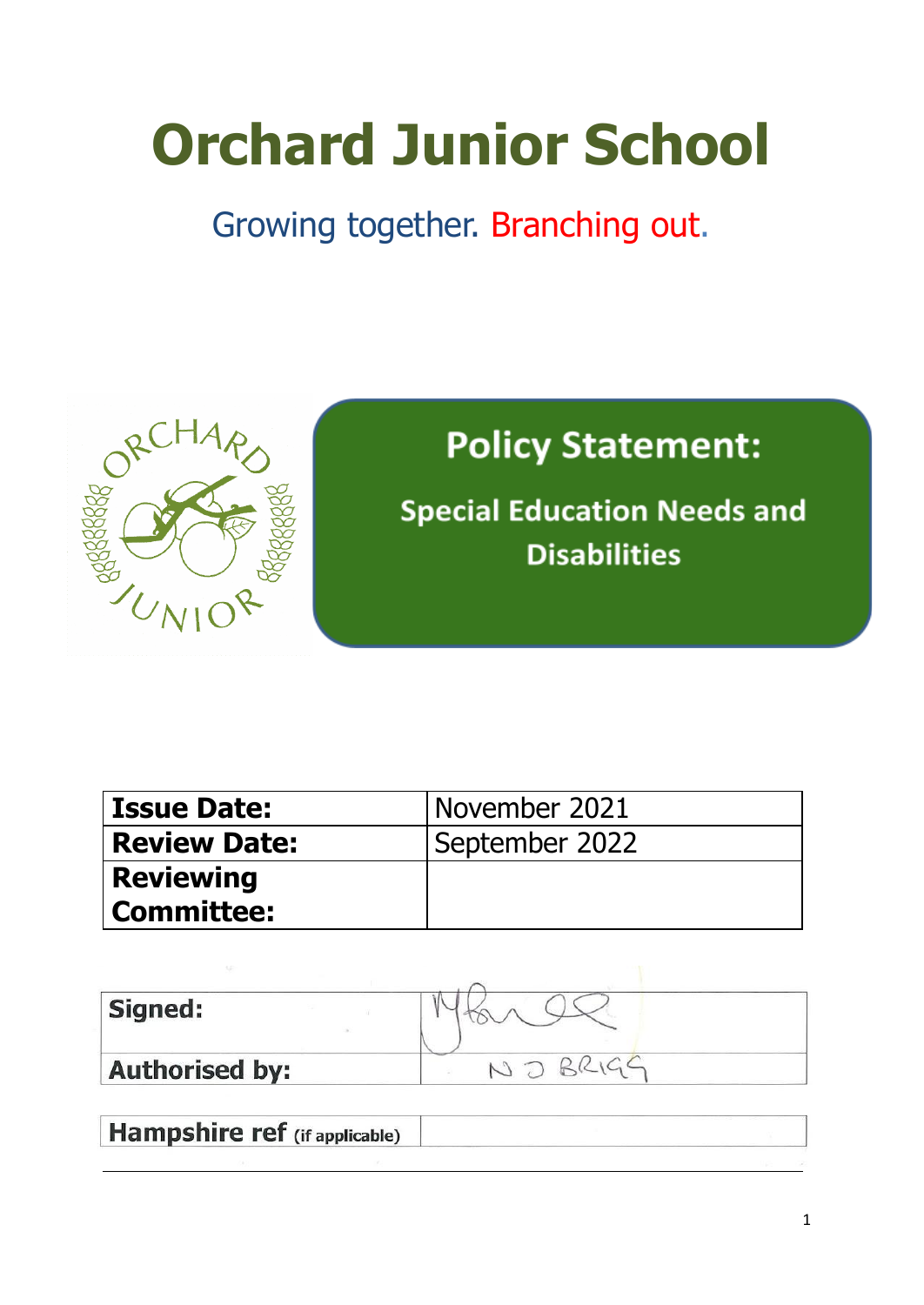## **POLICY AND GUIDELINES**

### **FOR SPECIAL EDUCATIONAL NEEDS**

This policy complies with the statutory requirement laid out in the SEND Code of Practice 0 – 25 (1/9/2014) 3.65 and has been written with reference to the following guidance and documents:

- Equality Act 2010: advice for schools DfE Feb 2013
- SEND Code of practice 0 25 (2015)
- Schools SEN Information Report Regulations (2014)
- Statutory Guidance on Supporting pupils at school with medical conditions April 2014
- The National Curriculum in England Key Stage 1 and 2 framework document September 2013
- Safeguarding Policy
- Accessibility Plan
- Teachers Standards 2012

This policy has been written by the school's SENDCO in consultation with the Governing Body, the Senior Leadership Team, all staff, parents of pupils with SEND and most importantly the pupils themselves. The SEND Code of Practice 0 – 25, emphasises the importance of taking into account the views of children and young people (CYP) with SEND and involving their families at every opportunity.

This policy should be read in conjunction with the following:

- Equality Policy
- Accessibility Plan
- Disability and Discrimination Policy
- Behaviour Policy
- Admissions Policy
- Physical Intervention Policy
- Teaching and Learning Policy
- Assessment Policy
- The SEND Information Report 2021-22

#### This document fulfils two purposes

- 1. A policy statement
- 2. A working document explaining the organisation, structures and practices adopted by OJS.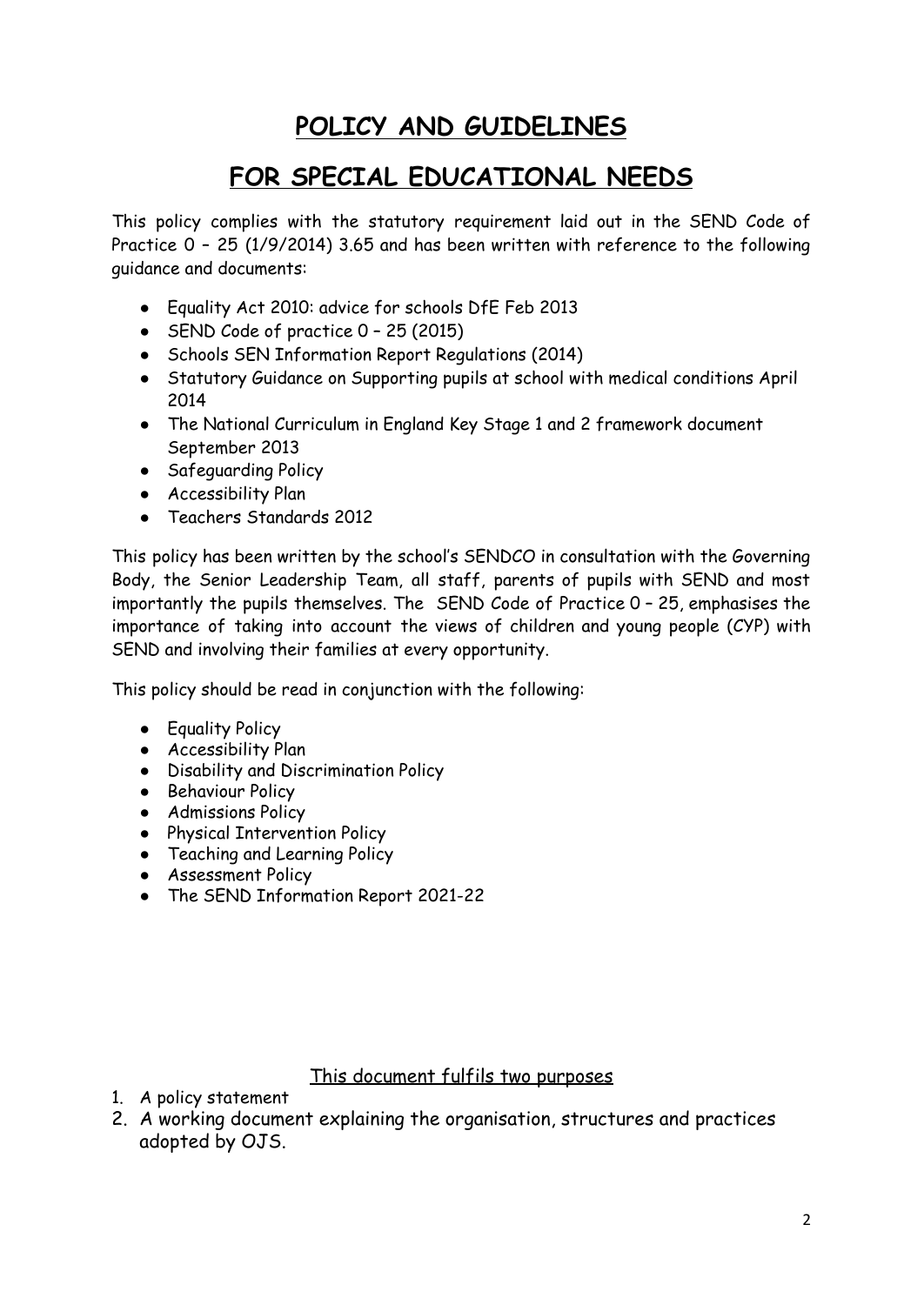#### **At Orchard Junior School we believe:**

The abilities and achievements of all Orchard Junior pupils are valued equally and the school is committed to honouring children's rights, by providing, for each pupil, the best possible environment and experiences to meet individual needs and ensure educational progress and personal development.

#### **Principles**

We concur with the fundamental principles in the Code of Practice 0 - 25. The principles underpinning our policy and practice are that: -

- ♦ A child with SEND should have their needs met
- ♦ The SEN of children will normally be met in mainstream schools or early educational setting
- ♦ The views of the child should be sought and taken into account
- ♦ Parents have a vital role to play in supporting their child's education
- ♦ Children with SEND should be offered full access to a broad, balanced and relevant education, which is determined by the National Curriculum 2014.

#### **Objectives**

To achieve our stated principles the school will aim to ensure that: -

- ♦ Any child's SEND will be identified and assessed early through all agency co-operation
- ♦ To work within the guidance provided in the SEND Code of Practice, 2015.
- ♦ To provide a qualified Special Educational Needs Co-ordinator (SENDCO) who will work with the SEND Inclusion Policy.
- ♦ All children, identified with SEND using Hampshire LA 'SEN Support: Guidance for early years providers, mainstream school and colleges (November 2018), will have their needs met in a way that is additional to and different from all other children in the school.
- ♦ Teachers will plan and implement Individual Provision Plans (IPPs) including the monitoring and review of the impact of provision on progress.
- ♦ Resources are allocated and used efficiently and effectively as possible to meet the identified needs of children
- ♦ The views and wishes of the child or young person (CYP) will be taken into consideration
- ♦ Professionals and parents will work in partnership
- ♦ Teachers will report to parents termly concerning the implementation and success of these objectives.
- ♦ Teachers will provide a differentiated curriculum in order to increase pupil access and to prevent and reduce difficulties being experienced.
- ♦ To provide support and training to all staff in order that they are best able to meet the needs of individual pupils.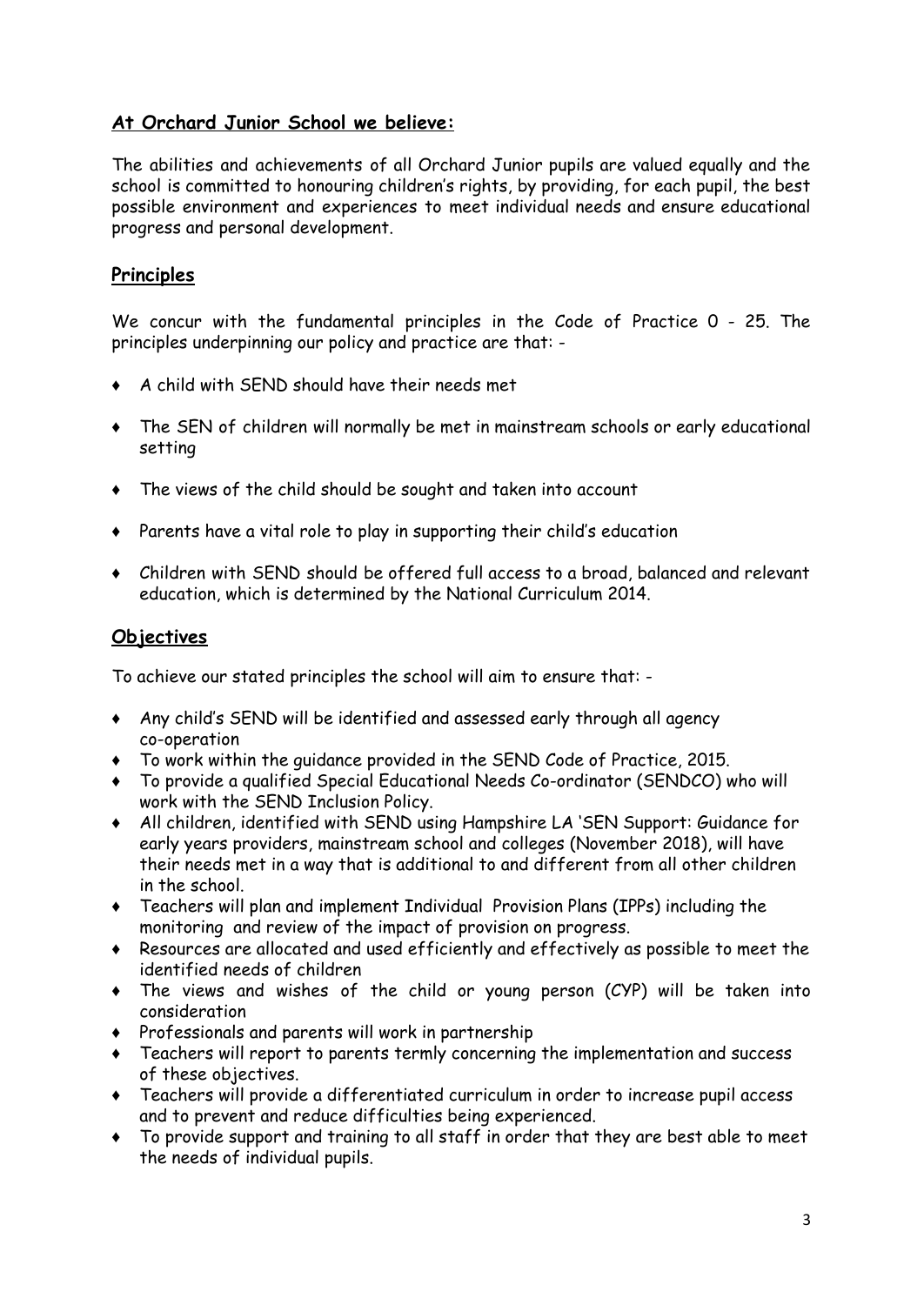#### **ROLES AND RESPONSIBILITIES THROUGHOUT THE SCHOOL**

#### **OVERALL RESPONSIBILITIES**

The Governing Body, Headteacher, Carol Taylor, and SENDCO, Sara Atkinson, maintain overall responsibility for the management of the policy and provision for children with SEND, in line with those duties specified by the Code of Practice 0 – 25. Mrs Atkinson was awarded the National Award for SEND in July 2014 *( in accordance with Clause 64, Children and Families Bill, 2014*).

Provision for children with SEND is a matter for the school as a whole, as all members of staff have important day-to-day responsibilities. Every teacher is a teacher of every child or young person including those with SEND.

#### **SENDCO: MRS SARA ATKINSON**

#### **Role:**

- In collaboration with the head teacher and governing body, determine the strategic development of the SEND policy and provision in the school in order to raise the achievement of children with SEND.
- The SENCO takes day-to-day responsibility for the operation of the SEND policy and coordination of the provision made for individual children with SEND, working closely with staff, parents and carers, and other agencies.
- The SENCO also provides related professional guidance to colleagues with the aim of securing high quality teaching for children with SEND.
- To compile evidence and put together applications for statutory assessment.
- To co-ordinate annual reviews for those pupils who have an Education, Health and Care Plan (EHCP).

#### **SEND GOVERNOR: MRS SUSAN WINGROVE**

#### **Role:**

● To monitor that the provision of SEND at Orchard Junior School through termly meetings with the SENDCO and present a written report to the Governing Body following these meetings.

#### **CLASS TEACHERS**

#### **Role:**

● To plan and deliver high, quality first teaching, appropriately differentiated to meet the needs of all pupils in the class. Pupils with SEND should receive at least as much direct teaching, if not more, from the class teacher as other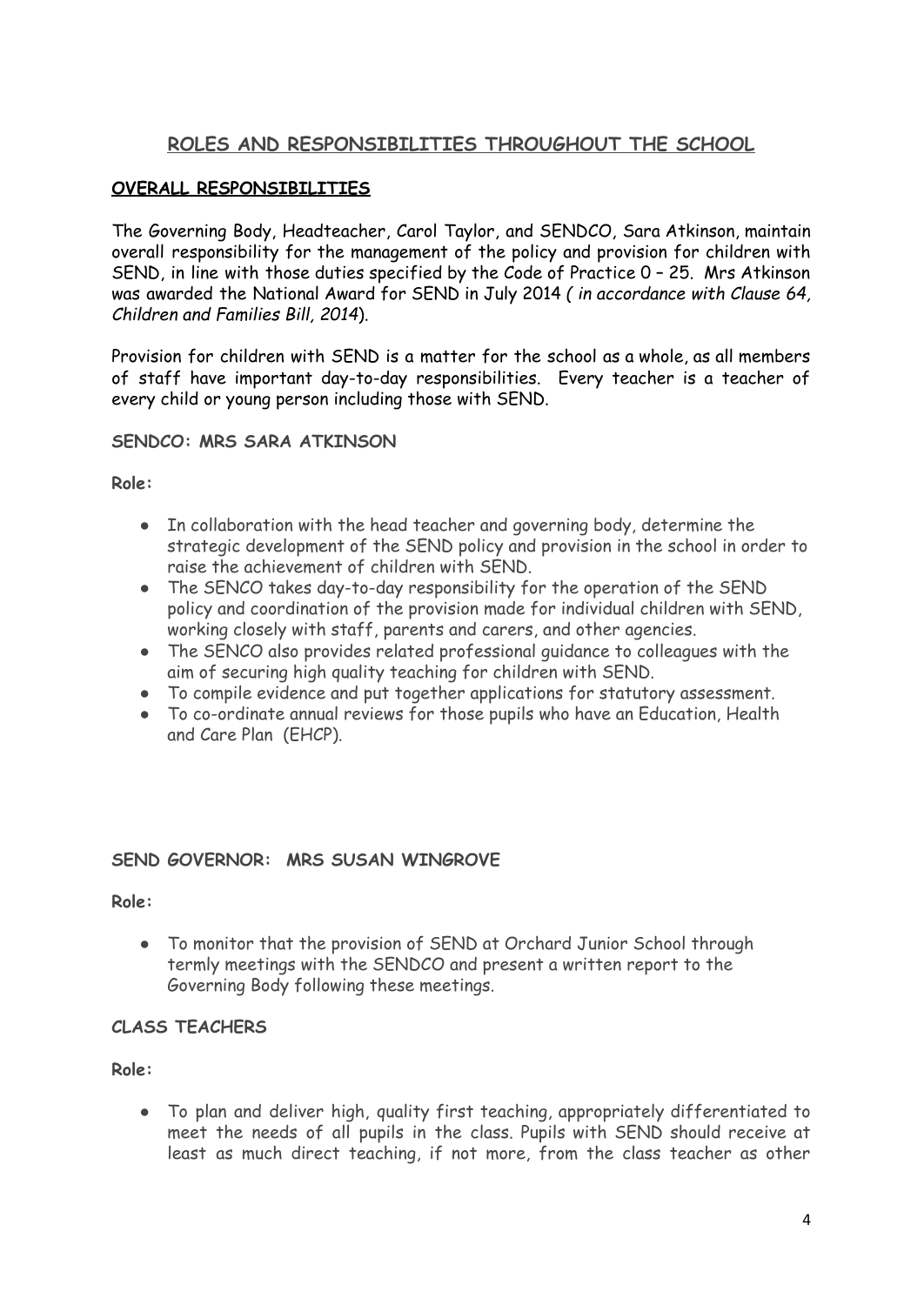children in the class. Other support should be additional to, and not instead of, direct teaching from the class teacher.

- Through marking, formal assessment and daily observations to identify pupils who are 'falling behind' and put appropriate interventions in place to enable them to catch-up.
- To monitor the impact of interventions and to 'flag up' pupils who are falling further behind or who are giving cause for concern with the SENDCO.
- Class teachers are responsible for preparing individual provision plans (IPP) for pupils receipt of SEN Support and Education, Health and Care Plans.
- Putting in place Individual Behaviour Management Plans where these are deemed necessary.
- Class teachers will meet with parents and pupils to discuss the IPP and share targets.
- Class teachers will have overall responsibility for the planning and delivery of intervention programmes although these may be delivered by Learning Support Assistants or a supporting teacher.
- At the end of each term the class teacher will evaluate the impact of interventions and meet with the parents of pupils to review progress.
- To meet at least termly with the SENDCO to review the support and progress of pupils who in receipt of SEN Support or an EHCP.
- To prepare reports for statutory assessment requests and annual reviews for those pupils who have an Education, Health and Care Plan.

#### **LEARNING SUPPORT TEAM**

**Role**:

- The Learning Support Team are directed by their class teacher in the first instance and overseen by the SENDCO.
- To work with the class teacher in the planning and delivery of intervention programmes for pupils with SEND and in the support all pupils in their attached class and across their year team.
- Within class LSA deployment to enable class teachers to provide quality first teaching to focus groups.
- Where a pupil with SEND has an EHCP a Learning Support Assistant may be deployed to provide 1:1 support across the curriculum.

**ELSA TEAM**

**Role:**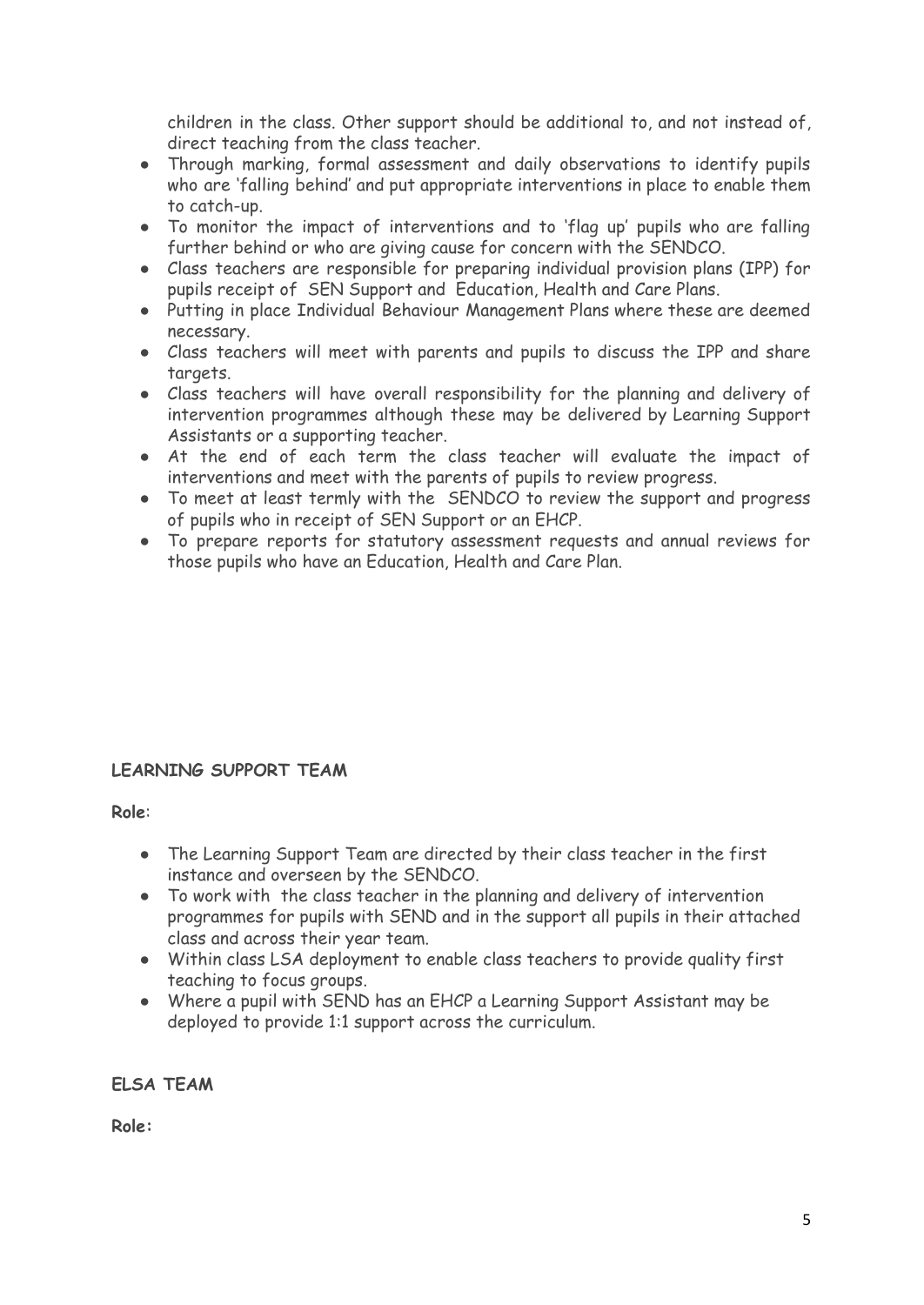- To support pupils and families across the school with behavioural, emotional and social difficulties.
- To work with class teachers in the identification and support of pupils with behavioural, emotional and social difficulties.

#### **SUPPORTING MEDICAL NEEDS – MRS JULIE CROTON, MRS RACHEL KNIGHT**

**Role:**

● To oversee the legal requirements relating to the support of pupils with medical conditions and ensure that they receive the provision necessary to meet their needs.

#### **SAFEGUARDING – MRS CAROL TAYLOR SAFEGUARDING GOVERNOR – BECKY LITTLER**

**Role**:

● To ensure that legal requirements relating to safeguarding are followed.

#### **IDENTIFYING SPECIAL EDUCATIONAL NEEDS**

Our policy does not assume that there are hard and fast categories of special educational need. It recognises that each child is unique. At Orchard Junior School we appreciate that there is a wide spectrum of special educational needs, which are frequently inter-related. The four broad areas of need described in the SEND Code of Practice, 2014 are:

- Cognition and Learning
- Communication and interaction needs
- Social, emotional and mental health difficulties (SEMH)
- Sensory and / or physical needs

Children will have needs and requirements which may fall into at least one of the four broad areas of need. The impact of these combinations on the child's ability to function, learn and succeed will be taken into account.

There are additional factors that are not defined as SEND but may impact on progress and attainment including: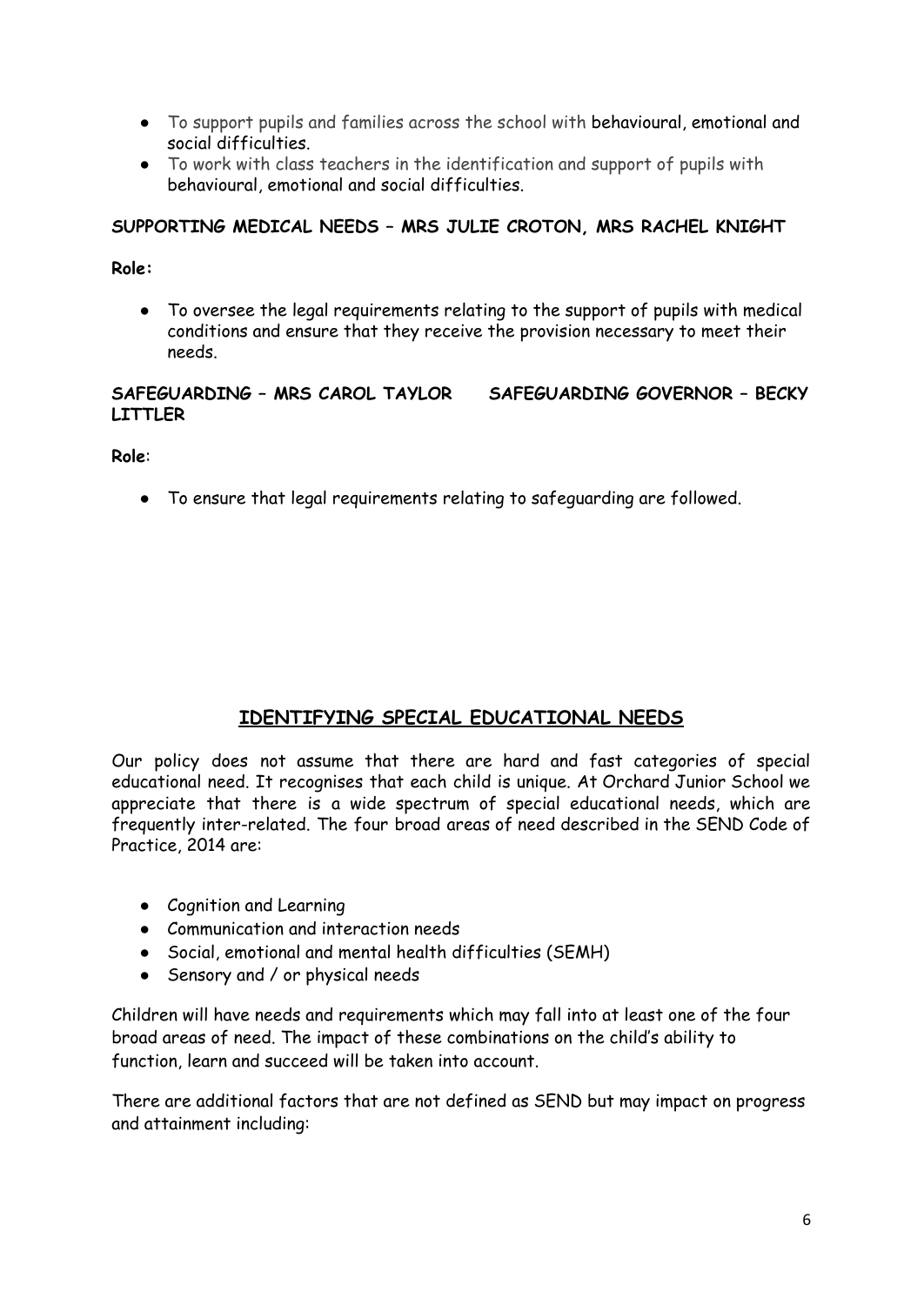- Disability (the Code of Practice outlines the "reasonable adjustment" duty for all settings and schools provided under current Disability Equality legislation – these alone do not constitute SEN)
- Attendance and Punctuality
- Health and Welfare
- EAL
- Being in receipt of Pupil Premium Grant
- Being a Look after Child
- Being a child of a Serviceman/woman
- Mental Health and learning difficulties resulting from or linked to the Covid 19 Pandemic.

#### **THE SCHOOL'S GRADUATED APPROACH TO SEND SUPPORT**

Teachers are responsible for the progress and development of all pupils in their class, including where pupils access support from teaching assistants or specialist staff. Teachers plan and deliver high quality teaching which is appropriately differentiated to meet the individual needs of pupils. Pupil progress is assessed termly and where pupils are identified as "falling behind" expectations, "catch-up" interventions are put in place by the class teacher. The impact of the intervention is monitored and evaluated. Where a pupil has received intervention support but no or little progress has been made the class teacher, together with the SENDCO, having due regard for the Hampshire LA 'SEN Support: Guidance for early years providers, mainstream school and colleges (November 2018), will decide whether to make special educational provision for that pupil and place them on the SEND Register. This provision would be additional to and different from the high quality teaching received by the majority of pupils in the class and parents would be informed and consulted at this stage. Parents would be invited to share an Individual Provision Plan (IPP) outlining the level and regularity of interventions

In some cases, where the level of need is more complex and following at least one cycle of interventions, the school may refer the pupil for specialist assessments from fellow professionals such as the: Speech and Language Therapist, Educational Psychologist, Occupational Therapist and CAMHS in order that a more detailed picture of the pupil's needs can be gathered. Parents are always consulted and permission sought before any referrals are made. At Orchard Junior School we strongly believe that the partnership between school and home is paramount in enabling all pupils, whether they have special educational needs or not, to make good progress.

#### **MANAGING PUPILS' NEEDS ON THE SEND REGISTER**

Once the decision has been made to place a pupil on the SEND Register a letter will be sent by the SENDCO to parents explaining the process and inviting them to meet the class teacher to share the Individual Provision Plan (IPP) . This document details the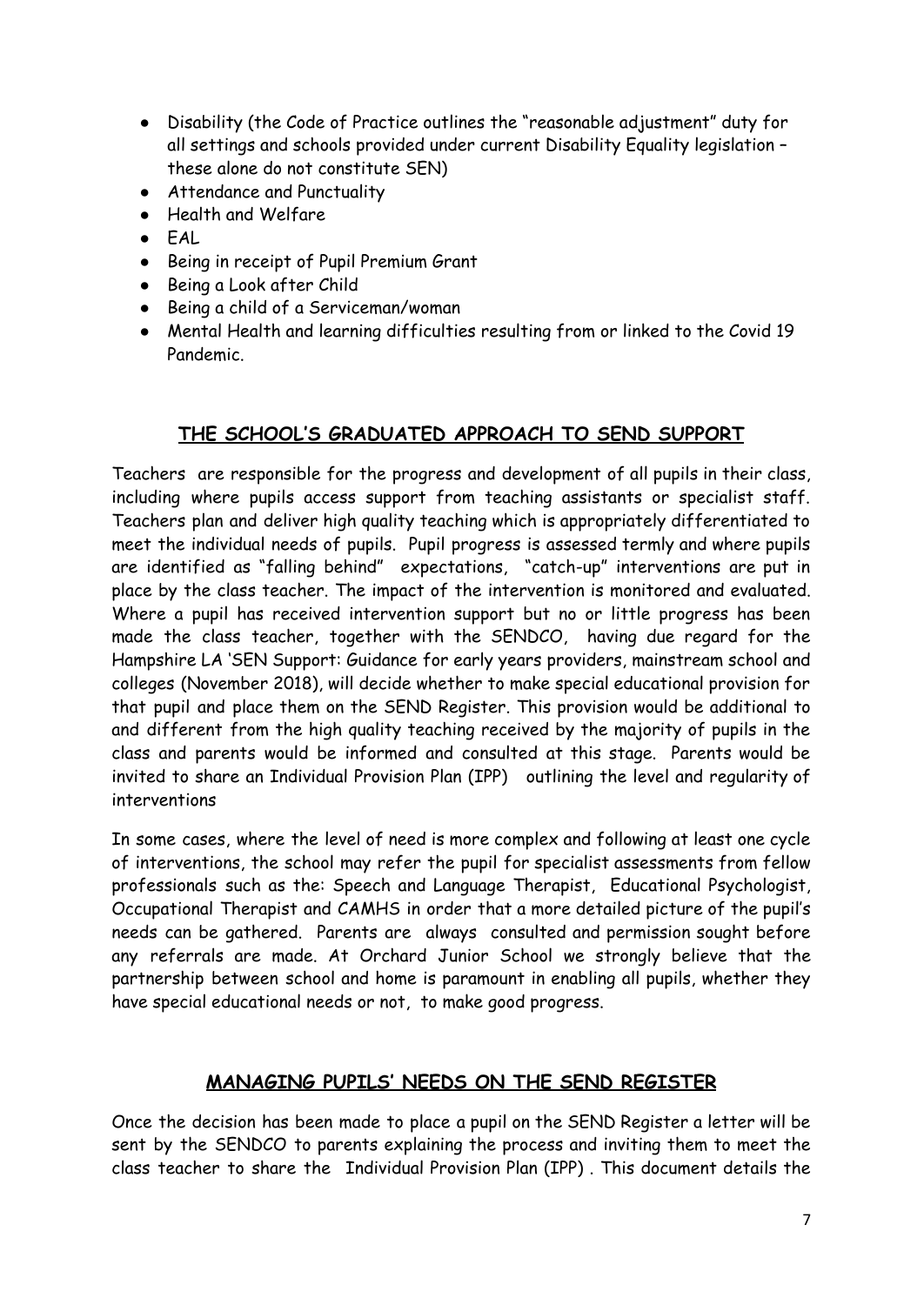support the pupil will receive in addition to that being provided to other pupils in the class. The class teacher, together with the SENDCO, will determine the level of intervention and the intervention programme /s best suited to address the pupil's needs. Specific SMART targets will be detailed on the IPP together with the time frame in which these are to be achieved. The class teacher will ensure, in daily lesson planning, that the pupil's needs are met and that intervention targets are consolidated within the classroom.

The IPP targets will be shared with parents at least termly. This meeting will give teachers and parents the opportunity to discuss the child's needs and the provision being made in greater detail.

The class teacher / Learning Support Assistant / ELSA will share the intervention targets with the pupil regularly in order that the pupil is fully aware of expectations.

At the end of the period (usually termly) the class teacher will assess the impact of the intervention (measuring reading age, comprehension age, spelling age, number age as appropriate) and through conferencing sessions with the SENDCO, will determine whether the intervention should be continued, changed or is no longer needed as the pupil has caught up to age related expectations.

If the pupil does not progress despite intervention the SENDCO and class teacher may decide to seek advice and guidance from specialist services in accordance with the Hampshire's Local Offer. Parents would always be consulted and permission sought before a referral is made. The SENDCO is responsible for referral to and liaising with specialist services.

The class teacher will meet with parents to discuss progress and determine actions for the coming term. The views of both will be recorded as part of the Individual Pupil Plan. The views of the pupil will also be sought termly and recorded. The Individual Pupil Provision Plans will form the evidence of provision in the event of a request for statutory assessment.

#### **CRITERIA FOR EXITING THE SEND REGISTER**

Termly conferencing sessions between SENDCO and class teacher will identify pupils who, with the benefit of intervention, no longer meet the criteria for SEN Support. If the decision is taken to remove the pupil from the SEND Register. the class teacher / SENDCO will meet with the parents to talk through the decision.

The progress of pupils who have been removed from the SEND Register will be carefully monitored by the class teacher and SENDCO. Interventions, as part of normal classroom practice, may also be put into place.

#### **MONITORING AND EVALUATING PRACTICE**

The quality of provision offered to SEND pupils is monitored and evaluated regularly by the following means: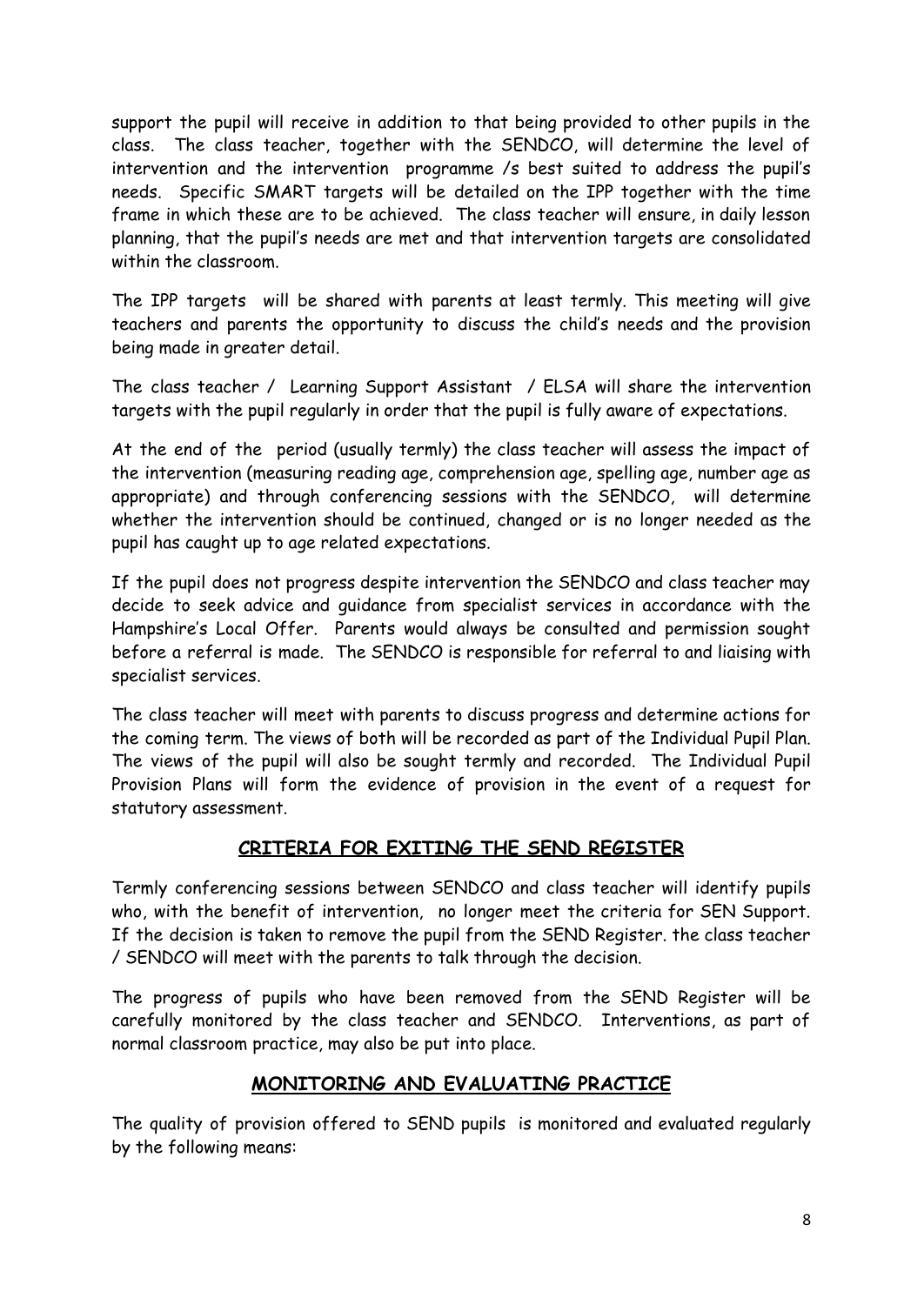- Pupil and parent views are sought termly and recorded as part of the Individual Pupil Plan.
- The school surveys both parents and pupils bi-annually and specific questions are related to SEND provision. Replies are analysed and outcomes reported to the Governing Body together with recommendations to address any identified areas for improvement.
- The SENDCO meets with the Governor responsible for SEND termly to discuss the latest Position Statement and a written report is shared with the Governing Body.
- The SENDCO conferences with class teachers termly to monitor and evaluate the impact of interventions. Changes may be made to the level and type of provision as a result of these meetings.
- The SENDCO meets with class teachers at the beginning of each term to talk through class and individual provision maps.
- The SENDCO monitors the quality of provision for pupils, within each of the classrooms, throughout the year through: observations, book sampling and conferencing with pupils.

#### **SUPPORT FOR PUPILS AND FAMILIES**

#### **The Local Offer**

This is information, published by Hampshire, about services that are available for children and young people from birth to 25 who have Special Educational Needs and/or Disabilities; this is known as the 'Local Offer'. Useful material can be found on the site to help parents access the right services and support.

<https://fish.hants.gov.uk/kb5/hampshire/directory/localoffer.page>

#### **Orchard Junior School's SEND Information Report**

At Orchard, we have always been proud of how we support children. We pride ourselves on our open manner with parents in working together to try and provide the right environment for each child.

In September 2014, the School published the first SEN Information Report for parents so that it is clear what we may be able to offer your child. The SEND Information Report is updated annually. Please click the link below to access this information. By clicking on each underlined question, you can find out further information. This report should be understood as part of the Hampshire Local Offer (follow the link shown above).

<http://www.orchardjuniorschool.com/supporting-our-send-pupils>

#### **Links to other agencies to support pupils and their families**

Support4SEND –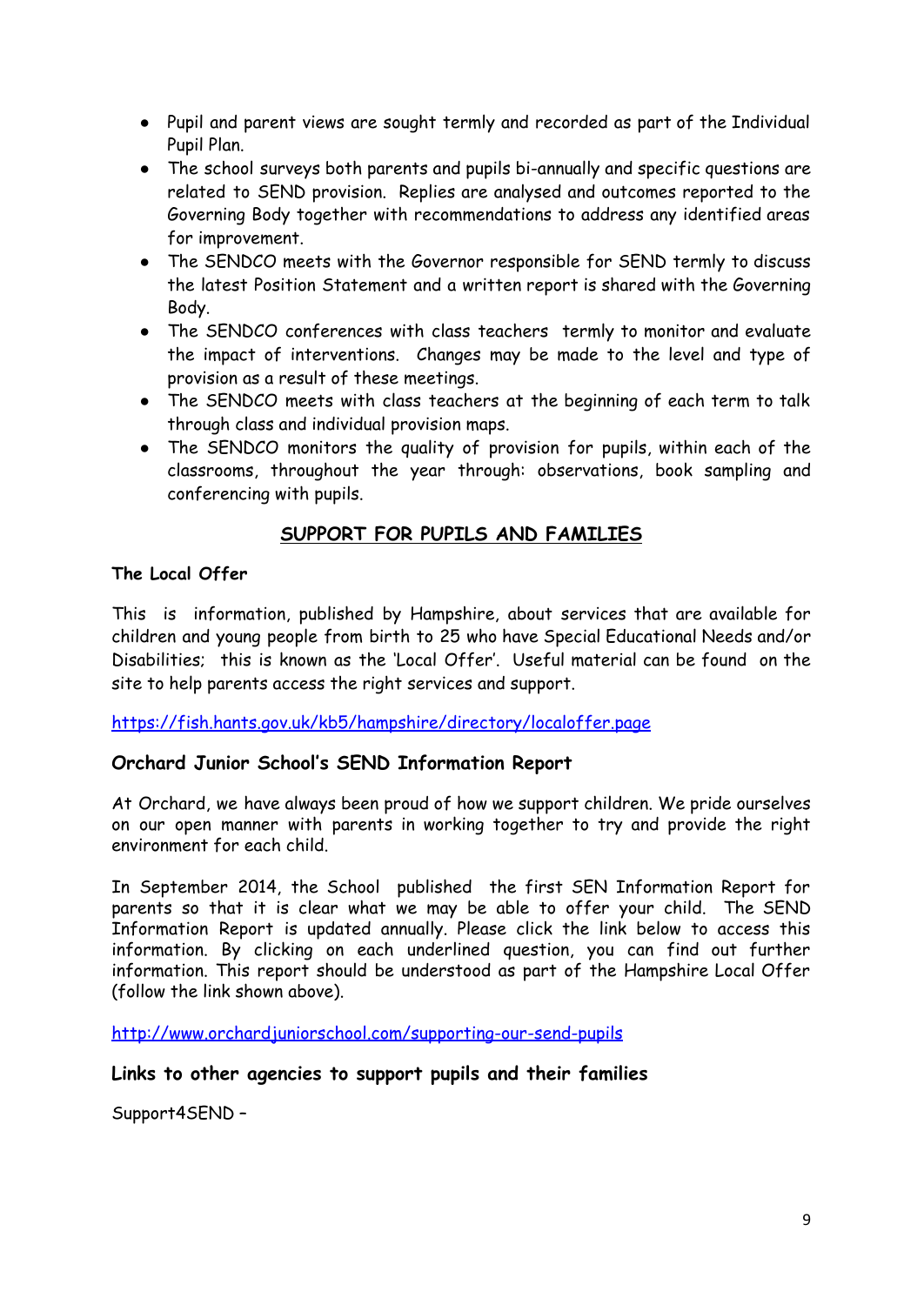[https://www.hants.gov.uk/socialcareandhealth/childrenandfamilies/specialneeds/suppo](https://www.hants.gov.uk/socialcareandhealth/childrenandfamilies/specialneeds/support4send) [rt4send](https://www.hants.gov.uk/socialcareandhealth/childrenandfamilies/specialneeds/support4send)

IPSEA (Independent Parental Special Education Advice) – [www.ipsea.org.uk/](http://www.ipsea.org.uk/)

Families Matter - <http://www.families-matter.org.uk/>

Educational Psychology -

<https://www.hants.gov.uk/educationandlearning/educationalpsychology>

Contact a Family (for parents with disabled children) - <http://www.cafamily.org.uk/>

Every Disabled Child Matters - <http://www.edcm.org.uk/>

Child and Adolescent Mental Health Service (CAMHS) [http://www3.hants.gov.uk/childrens-services/childrenandyoungpeople/childmentalhealt](http://www3.hants.gov.uk/childrens-services/childrenandyoungpeople/childmentalhealth/ehcypf/ehcypf-camhs.htm) [h/ehcypf/ehcypf-camhs.htm](http://www3.hants.gov.uk/childrens-services/childrenandyoungpeople/childmentalhealth/ehcypf/ehcypf-camhs.htm)

#### **ADMISSION AND TRANSITION ARRANGEMENTS**

<http://www.orchardjuniorschool.com/admissions>

There are two different types of admission to our school - Year 3 Admissions and Casual Admissions:

#### **Year 3 Admissions:**

It is important that parents complete the correct Hampshire form and follow the correct procedure. Parents are very welcome to arrange a time to view the school at any time. 30 children will be admitted into each of the three classes annually.

<http://www3.hants.gov.uk/education/admissions/ad-applyonline.htm>

#### **In-Year Admissions (anytime other than the main point of intake in September of Year 3):**

Due to a change in circumstances, you may need to change the school your child attends. The School's PAN ( Published Admission Number) is 30 pupils per class throughout the school(3 classes per year group). Please call the School first to see if we actually have any spaces available and, if places are available, arrange to visit the school. We strongly suggest you contact Mrs Julie Croton, our School's Admission Officer, on the School's number to discuss your individual situation first. Should your child have an Education, Health and Care Plan applications should be made through the Hampshire SEND Team

[https://www.hants.gov.uk/socialcareandhealth/childrenandfamilies/specialneeds/conta](https://www.hants.gov.uk/socialcareandhealth/childrenandfamilies/specialneeds/contacts) [cts](https://www.hants.gov.uk/socialcareandhealth/childrenandfamilies/specialneeds/contacts)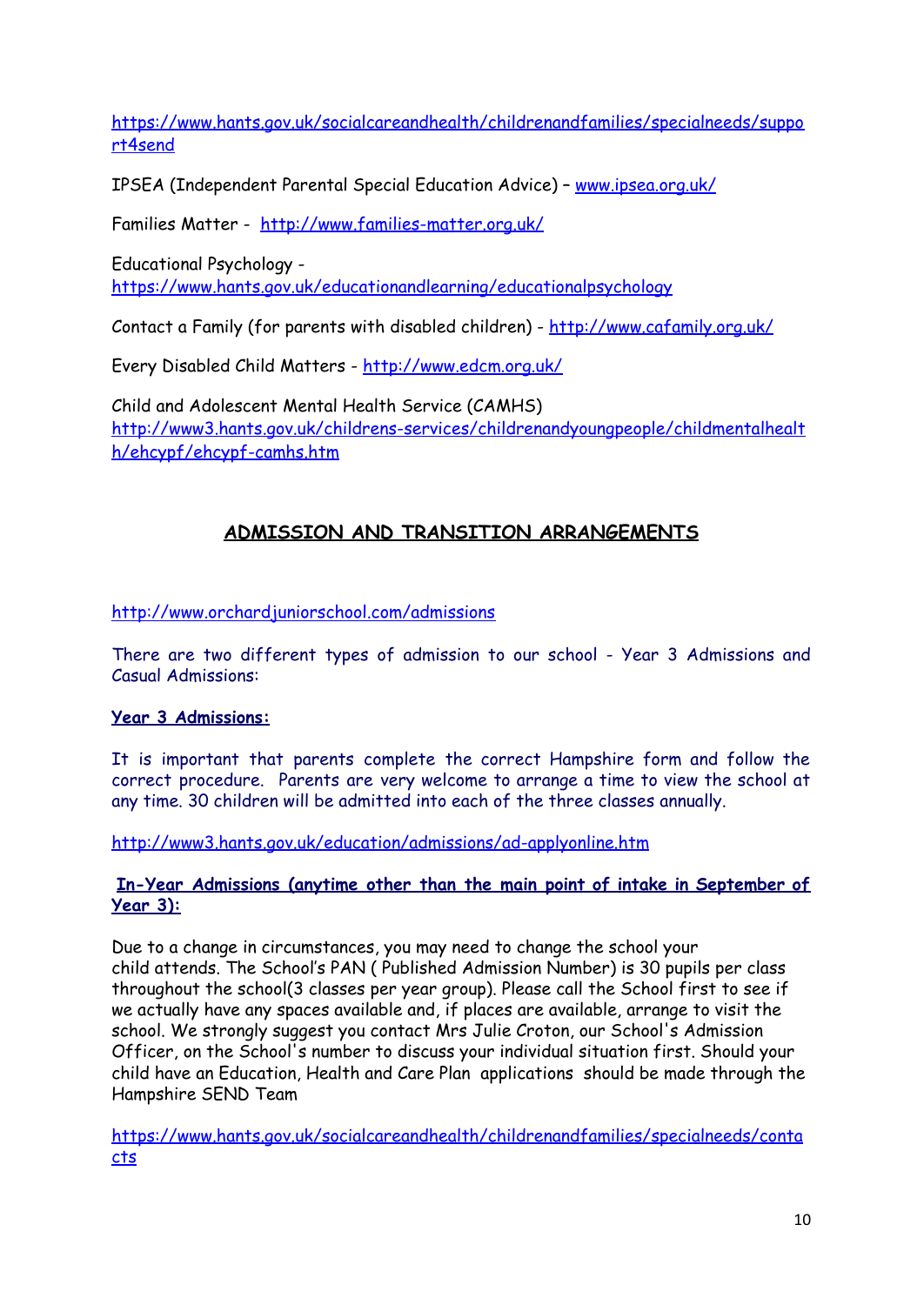#### **Transition between schools**

To ensure a smooth transition between schools for pupils with SEND the SENDCO will arrange for:

- An individual transition programme to enable pupils joining from local schools to visit Orchard Junior regularly. This could be individually or with a group of friends.
- Receiving staff to make visits to the pupil in their existing class in order to build a relationship prior to transition
- The ELSA team or identified LSAs to write social stories for pupils who may find transition difficult. Pupils are encouraged to visit and take photographs of the school and receiving staff which are made into a book that can be shared with parents throughout the summer.
- Additional visits by Year 6 pupils to the secondary school
- Close liaison between Orchard Junior School and the SENDCOs at Orchard Infant School, Noadswood School, Applemore College and any other local primary or secondary schools.
- Participation in the 'On the Right Track' programme for identified Year 6 pupils, delivered by Families Matter.
- A Transition Partnership Agreement for pupils with complex needs which would involve all professionals supporting the pupil e.g. Class teacher, Health professionals, Educational Psychologist, meeting together with the child's parents to ensure all relevant information is shared and recorded.
- An annual review meeting for pupils supported by an Education, Health and Care Plan which, would include professionals from the receiving school.
- Close liaison with relevant staff when receiving and transferring pupils to different schools ensuring that all relevant paperwork is passed on and all needs are discussed and understood.

#### **Transition between classes**

At the end of each academic year current and future class teachers meet to discuss individual pupil needs and any additional information that will benefit the smooth transition of the pupil from one year to the next. Where a pupil is receiving SEN Support the SENDCO will also meet with future class teachers to ensure that all relevant information has been shared. If the pupil has complex needs and is unsettled by change the ELSA team would prepare a social story / flip book with photographs of the new classroom, class teacher and support staff for parents to use over the summer break.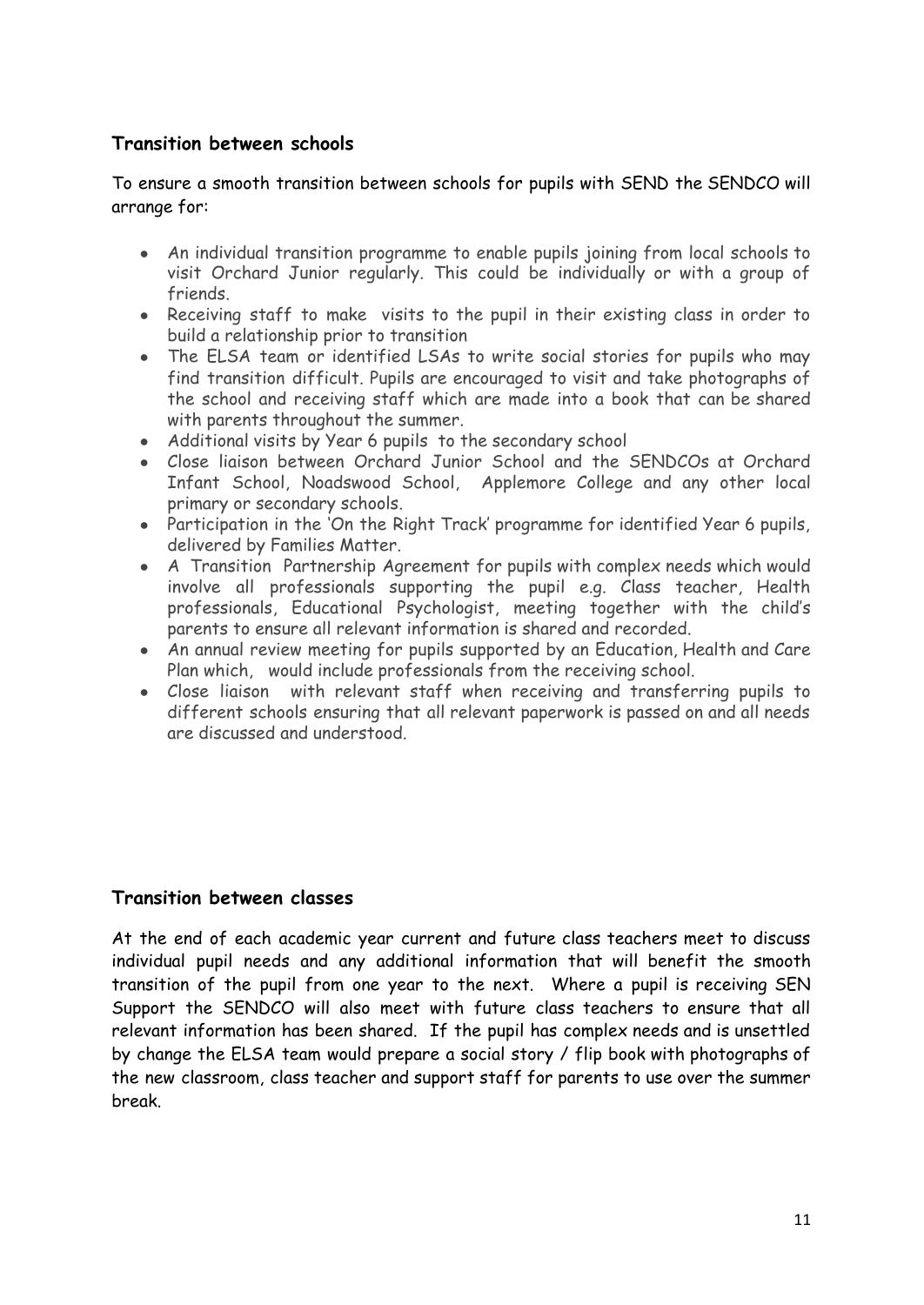#### **ACCESSIBILITY**

The school site is accessible to pupils with physical disabilities and is wheelchair friendly although, the upper floor of the school cannot currently be accessed by lift. The needs of individual pupils are carefully considered when planning where classes will be sited. The school has a disabled washroom fitted with a ceiling hoist and shower.

#### **HOW WILL MY CHILD BE INCLUDED IN ACTIVITIES INSIDE AND OUTSIDE THE CLASSROOM INCLUDING ALL TRIPS?**

At Orchard Junior School we put support in place to enable all pupils to be included in all aspects of school life.

- **●** Class teachers take into account the individual needs of all their pupils when planning for lessons.
- **●** The class teachers and learning support team will plan for and deliver intervention programmes and classroom support for pupils with identified SEND.
- **●** Resources, to help SEND pupils to access the curriculum will be deployed in the classroom by the class teacher. For example: visual timetables, individual work stations, additional technology, LSA support, enlarged text, filters to aid reading.
- **●** Where specialist furniture is required the SENDCO will liaise with the PD Advisor and Occupational Therapist to ensure this is available in school.
- Risk Assessments are carried out prior to all school trips and necessary support and transport arranged where deemed necessary to ensure Health and Safety considerations are met.
- Parents of pupils with SEND are always consulted prior to school trips and where appropriate accompany the class.
- Every effort has been made to include all pupils in residential visits with the appropriate level of support in place. On the rare occasion where this has not been possible alternative visits / activities that cover the same curriculum areas are arranged with the agreement of the individual child's parents. Where possible we would aim to include a group of the child's friends in these visits / activities.
- At Orchard Junior School all pupils in Year 4 have the opportunity to take part in an intensive swimming programme. Individual coaching support and specialist transport can be arranged to meet the needs of pupils with SEND.

#### **ACCESS TO NATIONAL END OF KEY STAGE ASSESSMENTS AND INTERNAL ASSESSMENT.**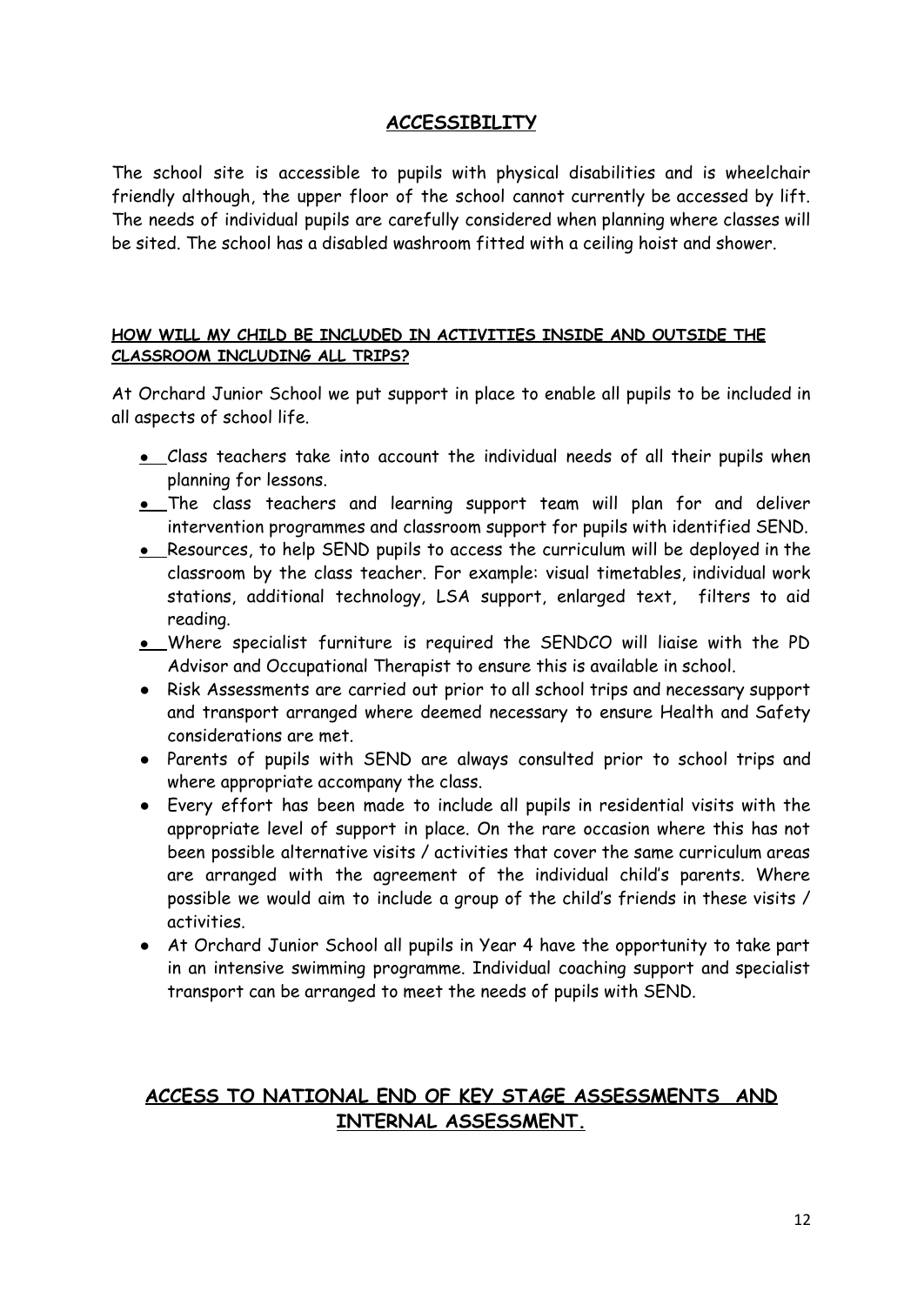The SENDCO, Year Leaders and class teachers are responsible for ensuring that pupils with SEND have the appropriate support to enable them to access assessment tasks. Access arrangements may be appropriate for a child:

with an Education Health and Care Plan (EHCP)

for whom provision is being made in school using the SEN Support aspect of the SEND code of practice and whose learning difficulty or disability significantly affects their ability to access the tests;

who requires alternative access arrangements because of a disability (which may or may not give rise to a special educational need);

who is unable to sit and work for a long period because of a disability or because of behavioural, emotional or social difficulties.

#### **Support may include:**

- **●** a scribe
- **●** a reader
- **●** a transcriber
- **●** ordering or preparing (for internal assessment) modified versions of the tests. Schools can administer Braille, modified large print (MLP) and enlarged print (EP) versions of the tests.
- **●** additional time (in the case of the National Year 6 tests a formal application for extra time has to be made).

#### **SUPPORTING PUPILS WITH MEDICAL CONDITIONS**

The aim is to ensure that all children with medical conditions, in terms of both physical and mental health, are properly supported in school so that they can play a full and active role in school life, remain healthy and achieve their academic potential. Pupils should receive full access to education, including school trips and physical education. In meeting this duty, the governing body have regard to the guidance issued by the Secretary of State in the Children and Families Act 2014: Section 100 which came into force on 1 September 2014

Some children with medical conditions may be disabled and where this is the case the school will comply with its duties under the Equality Act 2010. Where pupils with medical conditions also have Education, Health and Care Plan which brings together health and social care needs, as well as their special educational provision and the SEND Code of Practice (2014) will be followed.

#### **The school will ensure that:**

- all relevant staff will be made aware of the child's condition,
- school staff receive sufficient and suitable training and achieve the necessary level of competency before they take on responsibility to support children with medical conditions.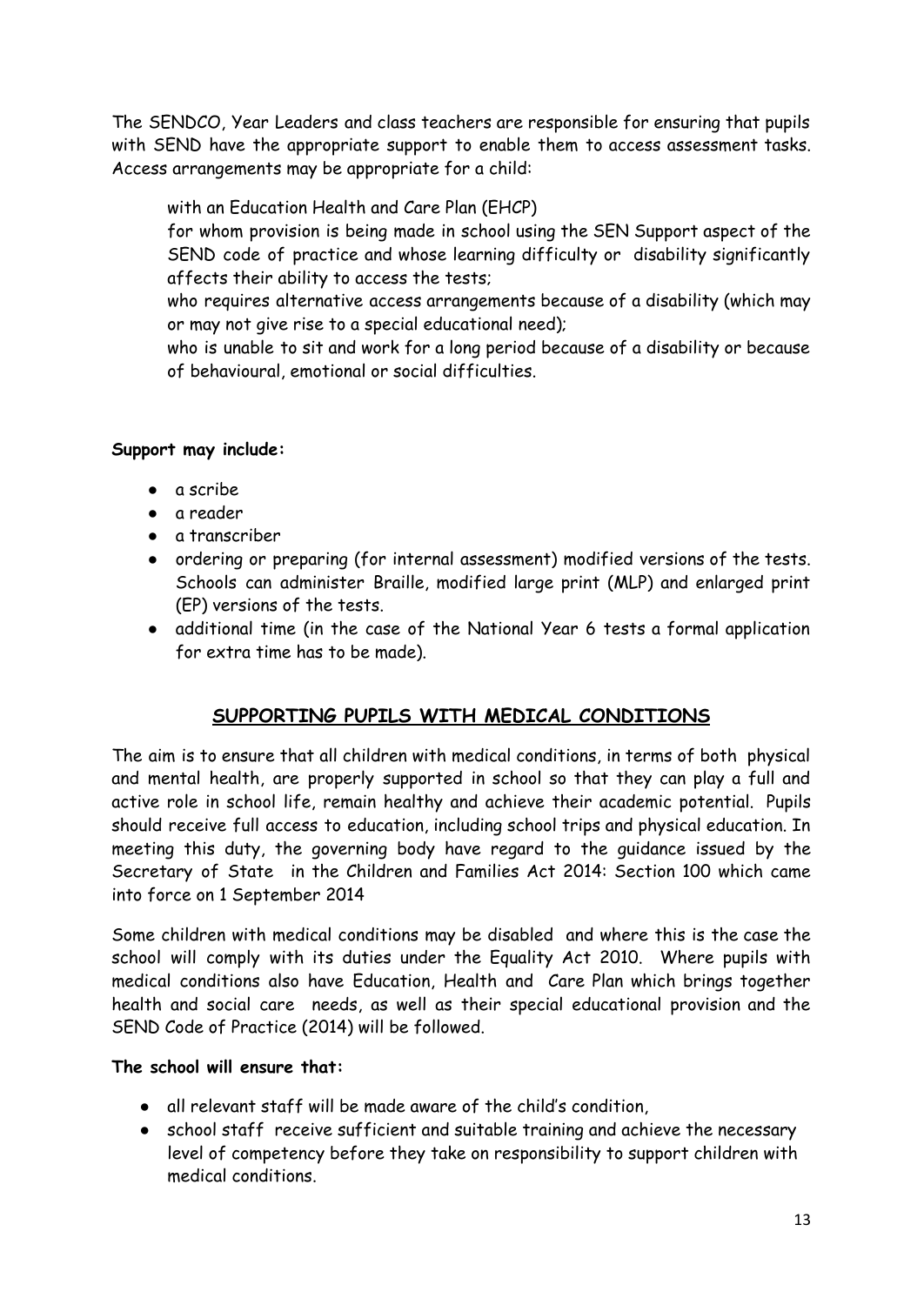- there are cover arrangements in case of staff absence or staff turnover to ensure someone is always available,
- supply teachers are briefed
- risk assessments for school visits and other school activities outside of the normal timetable are carried out
- individual healthcare plans are in place and monitored at least annually.

#### **BULLYING**

The school has a zero tolerance approach towards all forms of bullying and takes the issue extremely seriously. The school recognises that vulnerable pupils may be more at risk of bullying and takes steps to mitigate the risk. Full details are in the School's Behaviour Policy which can be found by following the link:

<http://www.orchardjuniorschool.com/policies>

Pupils are educated in PDL sessions and in ICT (cyber-bullying) on what to do, should they be bullied. Workshops are run to support parents in taking measures to prevent and tackle cyber-bullying.

#### **TRAINING AND RESOURCES**

SEND provision and support at Orchard Junior School is partially funded by the notional SEND budget which is the element of a schools delegated budget allocated for its SEND provision. The Governing Body authorize an additional sum for identified SEND support, training and resources.

#### **Training**

The SENDCO identifies and plans for the training needs of staff. Training will be related to the specific needs of and strategies related to the support of pupils in our care. The Orchard Learning Support Team are well qualified and very experienced in the support of a range of special educational needs. All teachers and support staff undertake induction on taking up a post and this includes a meeting with the SENDCO to explain the systems and structures in place around the school's SEND provision and practice and to discuss the needs of individual pupils. The SENDCO is fully qualified in accordance with Section 6.85 of the Special Educational Needs and Disability Code of Practice: 0 to 25 Years and attends Local Authority SENDCO network meetings in order to keep up to date with local and national updates in SEND.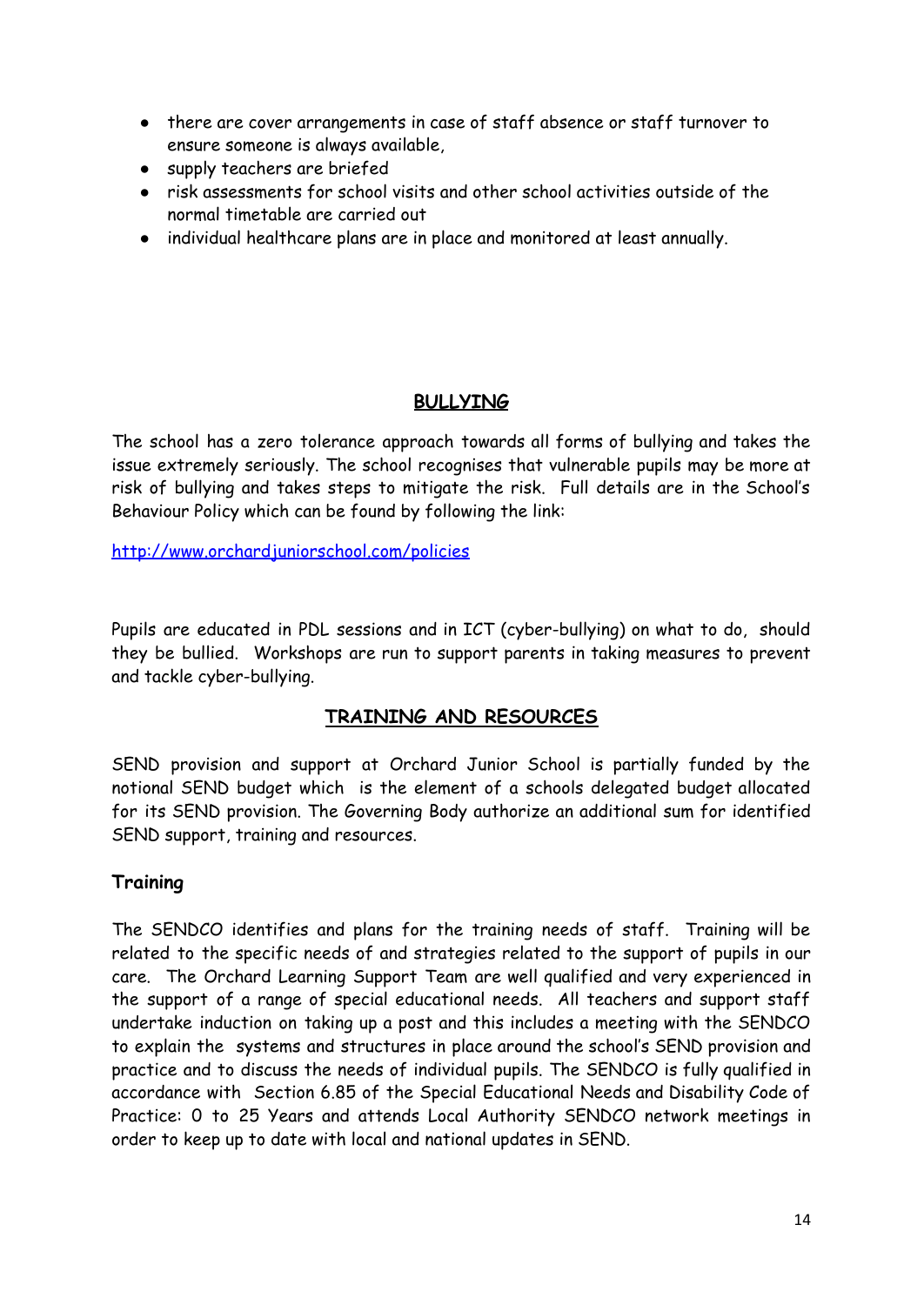#### The following are examples of the range of training that takes place:

- Our team of three ELSA are fully trained and receive termly support from the Educational Psychologist.
- Where individual pupils are being supported by Speech and Language Therapy, Occupational Therapy or Physiotherapy their individual programmes are determined by the relevant therapist during termly visits. Experienced Learning Support Assistants are trained by the visiting therapist to deliver the programme and the progress of each pupil assessed during each termly visit by the professional therapist.
- The SENDCO oversees the training programme and ensures that programmes are being carried out correctly.
- Class teachers receive training relevant to the needs of pupils in their class.
- Whole staff training has been received from specialists who work with the school including: The Clifford Centre (Behaviour Support Unit), Educational Psychology and The Communication and Language Team.
- Class teachers and the Learning Support Team receive regular training and updates from the SENDCO. In recent years our Learning Support Team or individuals within that team have received training related to: ASD and Attachment Identification and Support; supporting pupils in mathematics; supporting pupils with dyslexic traits; an introduction to Teaching for Neurodiversity; Supporting Children with Autism and Visual Communication; Identifying and Supporting Pupils with Anxiety.
- The majority of our eighteen strong LSA team are First Aid trained.
- Where appropriate, staff receive 'Moving and Handling' training to meet the needs of individual pupils.

#### **MANAGEMENT AND STORAGE OF PUPIL INFORMATION**

Confidential documents relating to the support of pupils on the SEND Register are kept in a locked cabinet. On transition these documents are passed to the receiving school. The SEND Register identifies the CYP needs, provision, external agency involvement, progress made and the date SEN Support commenced and ceased. This record will be kept by the school until the CYP is 25 years of age.

#### **COMPLAINTS**

It is the hope that if pupils or parents are unhappy about the level or quality of support being received that they would approach the class teacher or the SENCO in the first instance. If the complaint cannot be resolved then parents should follow the school complaints procedure as detailed on the school website.

http://www.orchardiuniorschool.com/policies

#### **REVIEWING THE POLICY**

This policy and SEND guidance will be reviewed and updated at least annually by the SENDCO and approved by the Governing Body.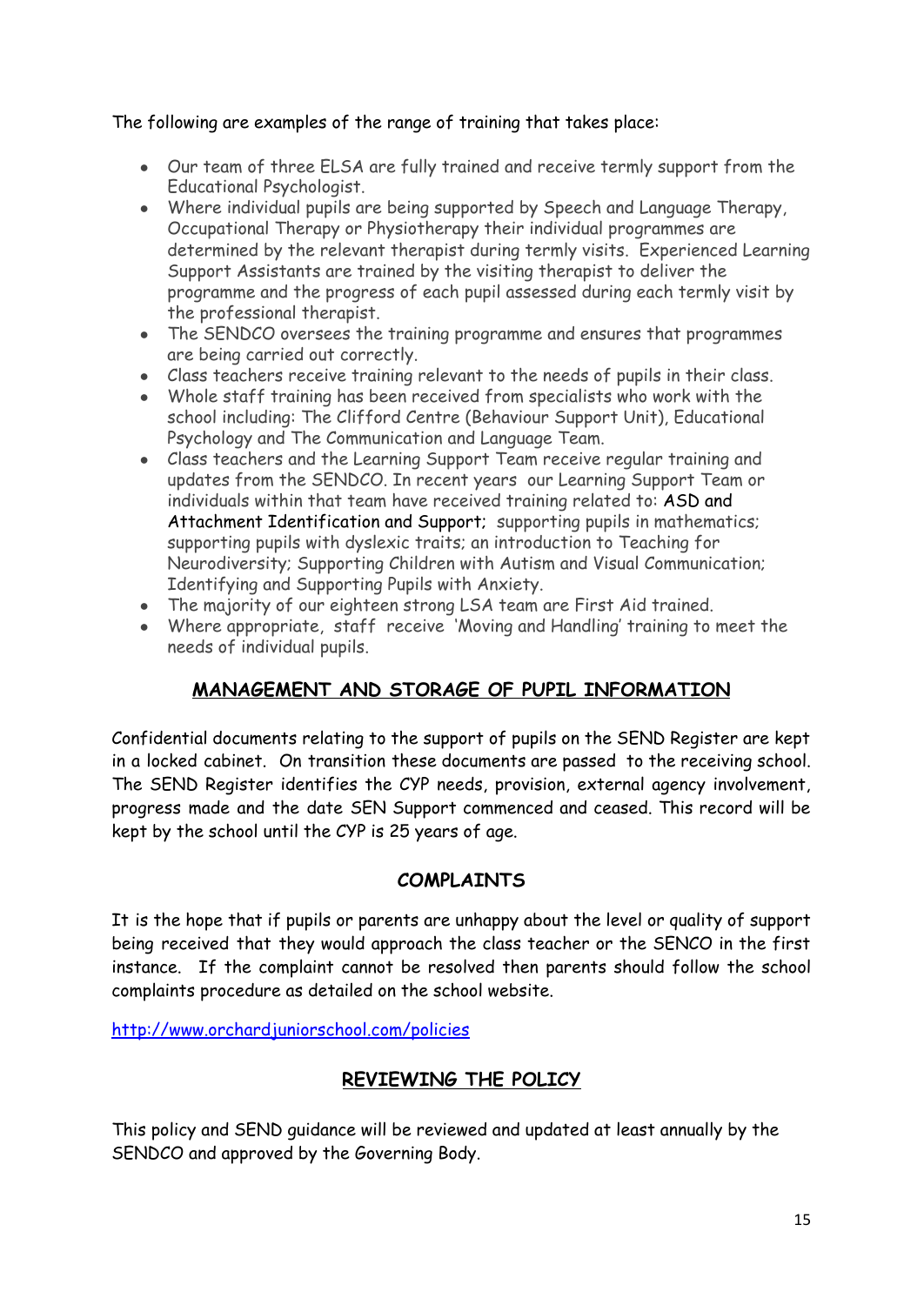Policy and Guidance prepared by: Sara Atkinson Date of Policy Review: 1st September 2020 Date approved by Governing Body: Date of previous review: 17<sup>th</sup> November 2020 Date updated policy approved by Governing Body:

#### **APPENDIX A**

Links to supporting school policies and information referred to: School Policies can be found by following the link:

<http://www.orchardjuniorschool.com/policies>

#### **APPENDIX B**

#### **GLOSSARY OF TERMS**

| <b>SEND</b>   | Special Educational Needs and Disabilities |
|---------------|--------------------------------------------|
| <b>SENDCO</b> | Special Educational Needs Co-ordinator     |
| <b>IPP</b>    | <b>Individual Provision Plan</b>           |
| CYP           | Child / Young Person                       |
| <b>EHCP</b>   | Education, Health and Care Plan            |
| <b>LSA</b>    | Learning Support Assistant                 |
| <b>ELSA</b>   | Emotional Literacy Support Assistant       |
| <b>SEMH</b>   | Social, Emotional and Mental Health        |
| EAL           | English as an Additional Language          |
| <b>CAMHS</b>  | Child and Adolescent Mental Health Service |
| <b>PDL</b>    | Personal Development Learning              |
| <b>ICT</b>    | Information and Communications Technology  |
| <b>DfE</b>    | Department for Education                   |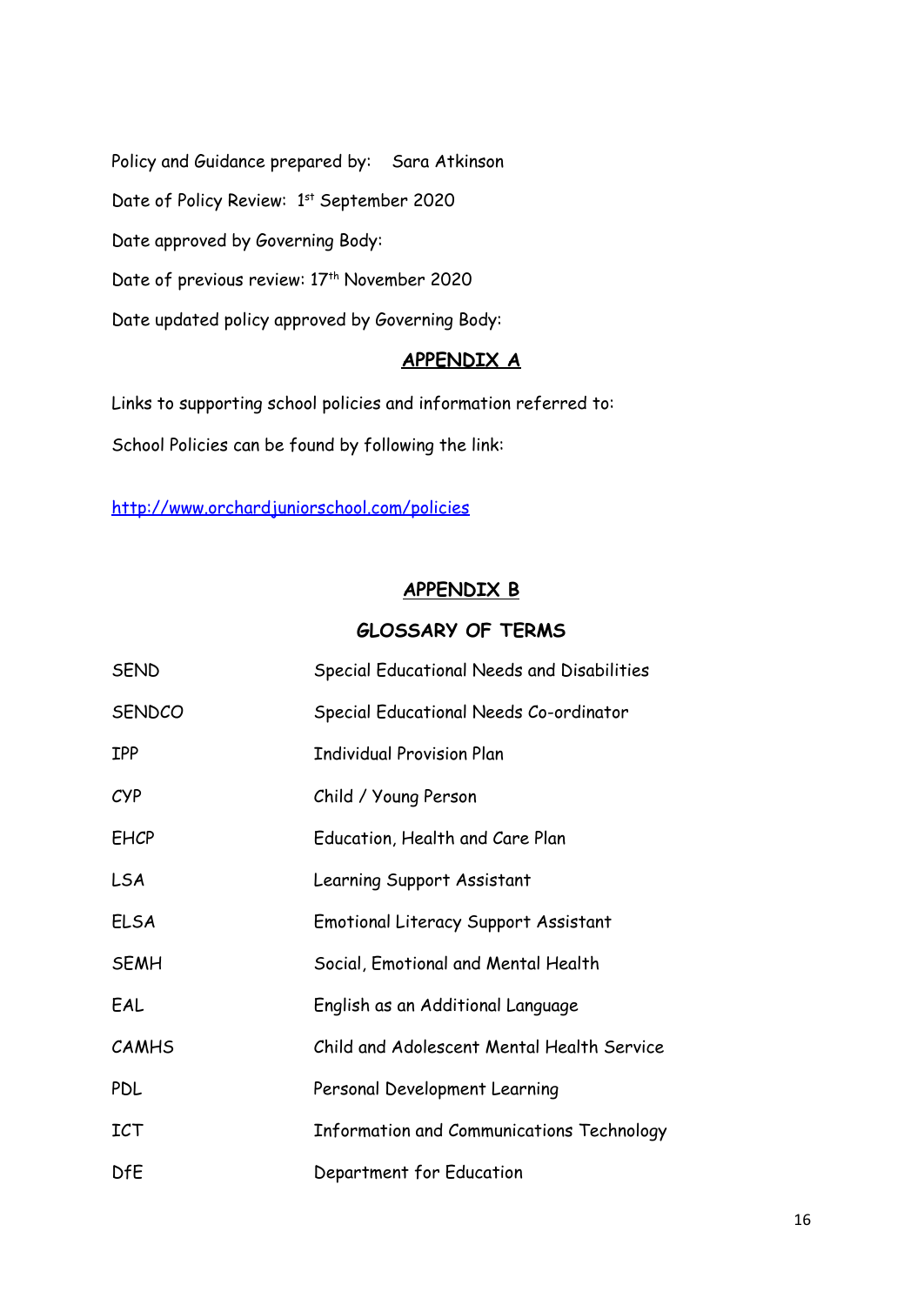| <b>TPA</b> | Transition Partnership Agreement  |
|------------|-----------------------------------|
| PAN        | <b>Published Admission Number</b> |

### **INDEX OF CONTENTS**

| Page No.       | Content                                                                     |
|----------------|-----------------------------------------------------------------------------|
| 2              | Principles and Objectives                                                   |
| 3              | Roles and Responsibilities                                                  |
| 6              | <b>Identifying Special Educational Needs</b>                                |
| 6              | The School's Graduated Response to SEN Support                              |
| $\overline{7}$ | Managing Pupils' Needs On The SEN Register                                  |
| 8              | Criteria For Exiting The SEN Register                                       |
| 8              | Monitoring and Evaluating Practice                                          |
| 9              | Support For Pupils And Families                                             |
| 10             | Admission And Transition Arrangements                                       |
| 13             | Accessibility                                                               |
| 13             | Access to National End of Key Stage Assessments and<br>Internal Assessment. |
| 14             | Supporting Pupils With Medical Conditions                                   |
| 15             | <b>Bullying</b>                                                             |
| 15             | Training and Resources                                                      |
| 16             | Management and Storage of Pupil Information                                 |